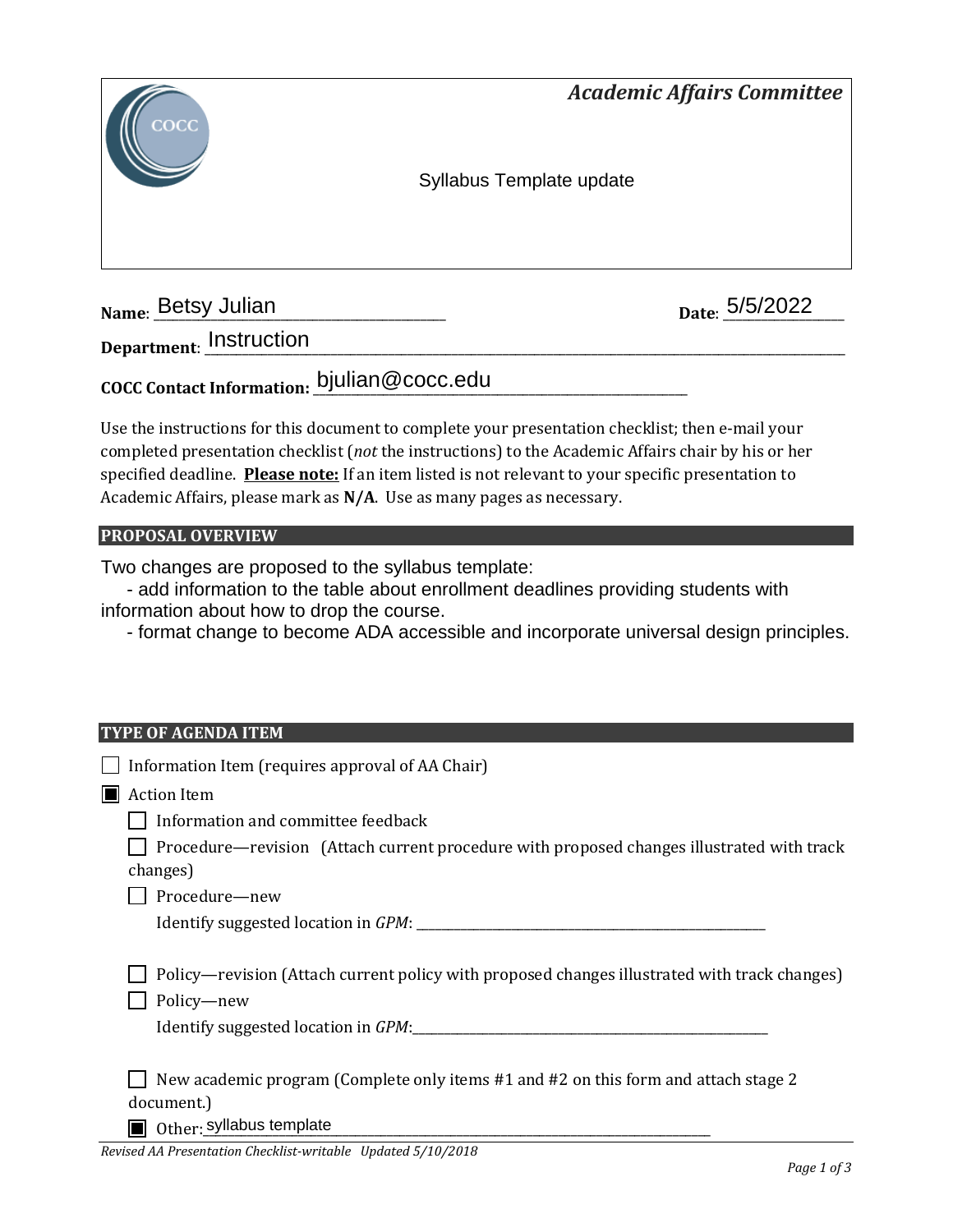# **INSTRUCTIONAL REQUIREMENTS**

update website with new information

# **OPERATIONAL NEEDS, CURRENT AND FUTURE**

NA

# **STUDENT IMPACT**

greater clarity and accessibility

# **ANTICIPATED IMPLEMENTATION TIMELINE**

full implementation in Fall 2022 (some faculty may implement in Summer 2022)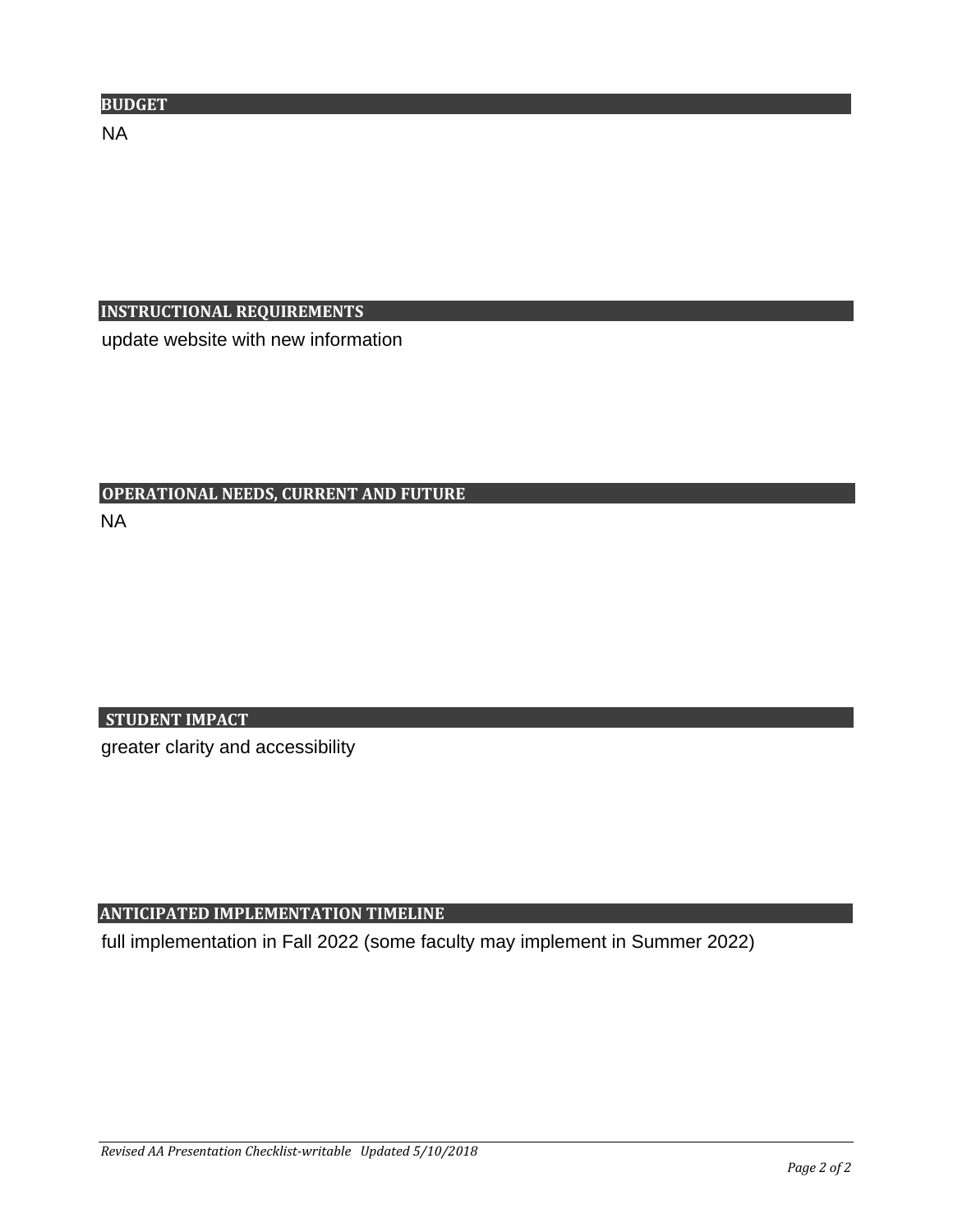# **COCC Syllabus Template**

See also COCC Credit Course Syllabus Policy (approved Academic Affairs Committee, June 6, 2016). Directions: COCC recommends all credit courses use the following template. Choose "save as" to create an individual word document, add information appropriate to your course and program, and delete all instructions that are indicated (with parentheses).

# **Course Information:**

**Course Title:** (Insert Course title)

**Course Number and CRN:** (Insert Number and CRN here)

**Credits:** (Insert credits here)

**Course Date:** (Insert term and dates here)

**Course Meeting Times:** (Insert meeting times here; online courses may include first week assignment) **Course Location:** (Insert room here; for hybrid or online course, identify course web site here) **Instructor:** (Insert instructor name and contact information here. Required: name, office hours and location, phone and/or email; Recommended: directory page)

# **Course Description:**

(Insert the [catalog course](https://catalog.cocc.edu/course-descriptions/) description, included stated prerequisites, corequisites, or recommended preparation. **Do not change or modify the course description in your syllabus**.)

# **Student Learning Outcomes:**

**Course Learning Outcomes:** (Insert approved course learning outcomes here. These four to eight outcomes describe skills students can demonstrate at the end of the term. The outcomes should be the same for all courses of the same number and are locate[d in the catalog in](https://catalog.cocc.edu/course-descriptions/) course outlines.)

**Program Learning Outcomes:** (For courses meeting AAOT general education focus area requirements [e.g., arts and letters, cultural literacy, health], please include the focus area outcomes. For career and technical education courses that align with program learning outcomes, please include the CTE program learning outcomes).

Independent Accreditation Requirements: OPTIONAL UNLESS REQUIRED BY ACCREDITORS (If an independent accreditor provides course outcomes, competencies or other standards, include them here.)

# **Instructional Methods:**

(OPTIONAL-Insert statement about how course is taught if helpful. This could include a statement like: This course is taught using a variety of instructional including lecture, class discussions, small group work, project creation, and electronic discussion (email and website chat room). If this course is hybrid or online, use this space to describe the methods that will be included and helpful for students to know.)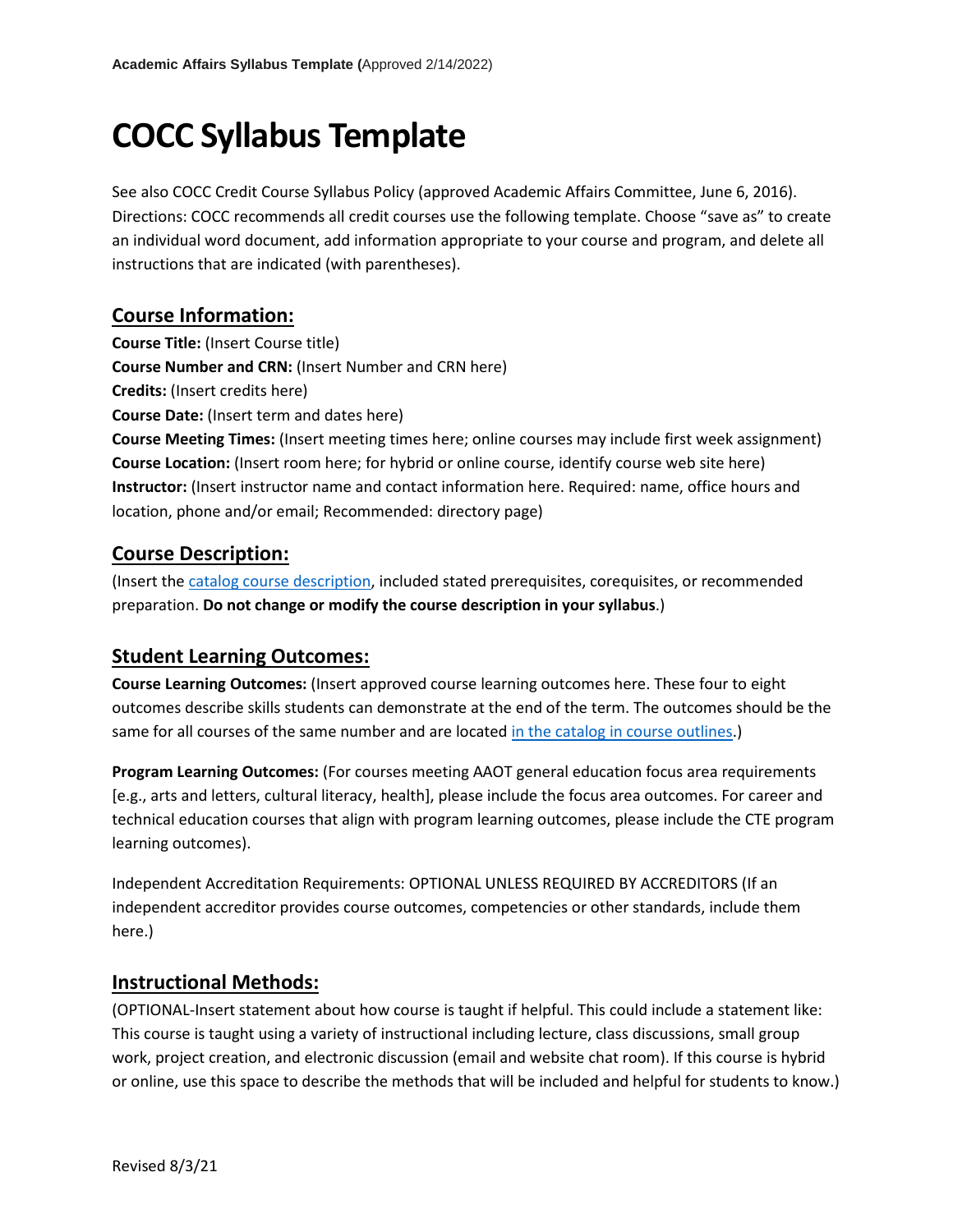## **Course Materials:**

**Textbook Title:** (Place here) **ISBN:** (Place here) **Publisher:** (Place here) **Materials:** (Include other materials needed for this course; distinguish between required and recommended/supporting materials.)

# **Technology:**

(Identify required technology here, and provide support contact)

Example: This course will be delivered through COCC's learning management system (LMS)[, Canvas.](https://cocc.instructure.com/) The policies and statements for the LMS are available online on [COCC Technology Skills and Requirements](https://www.cocc.edu/departments/elearning/student-online-resources/technology-skills-and-requirements.aspx) page.

# **Technology Assistance:**

- For Canvas assistance, contact 24/7 Canvas support by [live chat,](https://cases.canvaslms.com/liveagentchat?chattype=student&sfid=001A000000YOAAvIAPhttps://cases.canvaslms.com/liveagentchat?chattype=student&sfid=001A000000YOAAvIAP) or Support Hotline 541-508-7271.
- For online course assistance, check out ou[r Self Help Resources page](https://www.cocc.edu/departments/elearning/student-online-resources/default.aspx)
- For technology support (login, password reset, user name, etc.), visit our **Student Technical** [Support page](https://www.cocc.edu/departments/its/student-tech-support/)
- Technology lending, visit ou[r Library Technology Lending page](https://guides.cocc.edu/technology)
- For individual assistance, visit one of the Computer Labs, email [techhelp@cocc.edu,](mailto:techhelp@cocc.edu) or call 541-383-7716.

# **Course Topics:**

(OPTIONAL-Include proposed schedule or weekly plan)

# **Due dates of Major Graded Work:**

(To help students plan, include due dates for exams, essays, projects, etc.)

# **Final Exam Date and Time:**

(Insert final exam date and time.)

# **Grading and Assignments**:

Grading Standard: (Explain how grades will be determined. This should include an identification of all graded work, the methodology for calculating grades (points, numerical conversion of letter grade, any weighting system used) and whether you allow dropped grades or extra credit opportunities. Examples of types of assignments include: Exams/quizzes, papers, projects, performances/products, in-class exercise such as group work, discussion, simulations or labs, mid-term exam, final exam.)

# **Grading Scale:**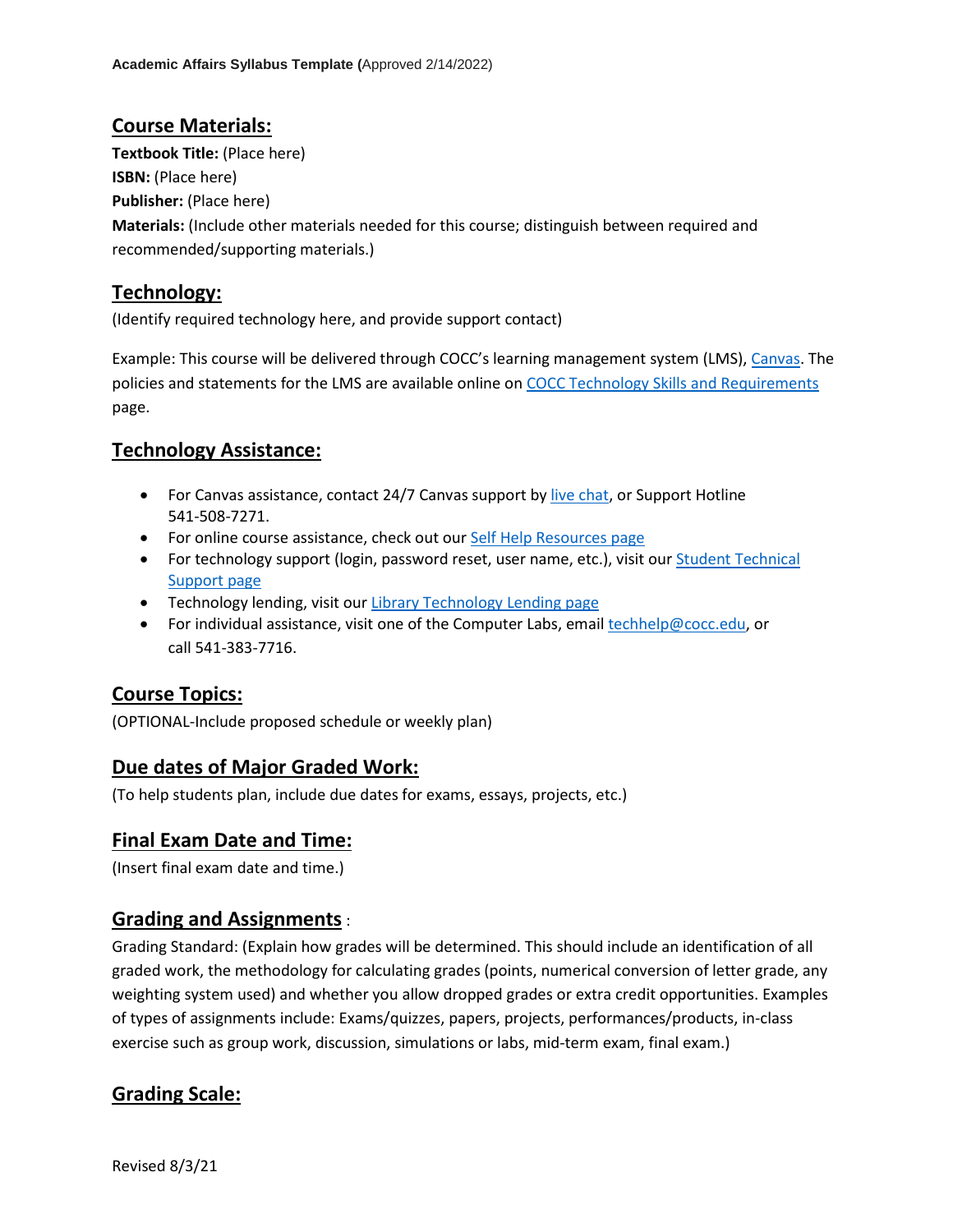(Explain the scale you will use to determine grades; your grading scale may differ from this example but you should refer to the COCC grading policy on grade points in the Catalog.)

EXAMPLE of a grading scale: A 93-100 Outstanding performance A- 90-92 Superior B+ 87-89 Excellent B 83-86 Very good B- 80-82 Good C+ 77-79 Better than satisfactory C 70-76 Satisfactory D 65-69 Passing (Note: Courses in which "D" grades are earned may be limited or not used in specific certificate or degree programs) F 0-64 Not passing

I Incomplete (OPTIONAL: include your policy on incompletes. For examples, see [web link])

W Withdrawal (Indicate here under what conditions you would not support a student requesting a withdrawal from the course which by COCC policy is available from the 8th week into finals week with instructor permission. If you would consider such requests, you do not have to include an explanation..)

# **Course Policies:**

(OPTIONAL-Include here any of the following that help clarify the requirements of your course. Examples are listed online at [insert web site].)

- **Final Exam** (COCC's Final Exam Policy is linked below in COCC Policies; include any additional information here.)
- **In-class work**
- **Late Work** (may include addressing issues with electronic submission)
- **Missed Exams**
- **Attendance/Absences** (In class work?)
- **Changes to the syllabus/deadlines/assignments** (where will you provide this information?)
- **Email policy** (Will you use only COCC's email addresses? Set expectations for how frequently students should check email)
- **Cheating/Plagiarism** (COCC's Student Rights and Responsibilities policy addresses academic honesty, cheating and plagiarism and is linked below in the COCC Policies section; include any specialized information for your course here.)

**COCC Policies:**

**Important Enrollment Deadlines:**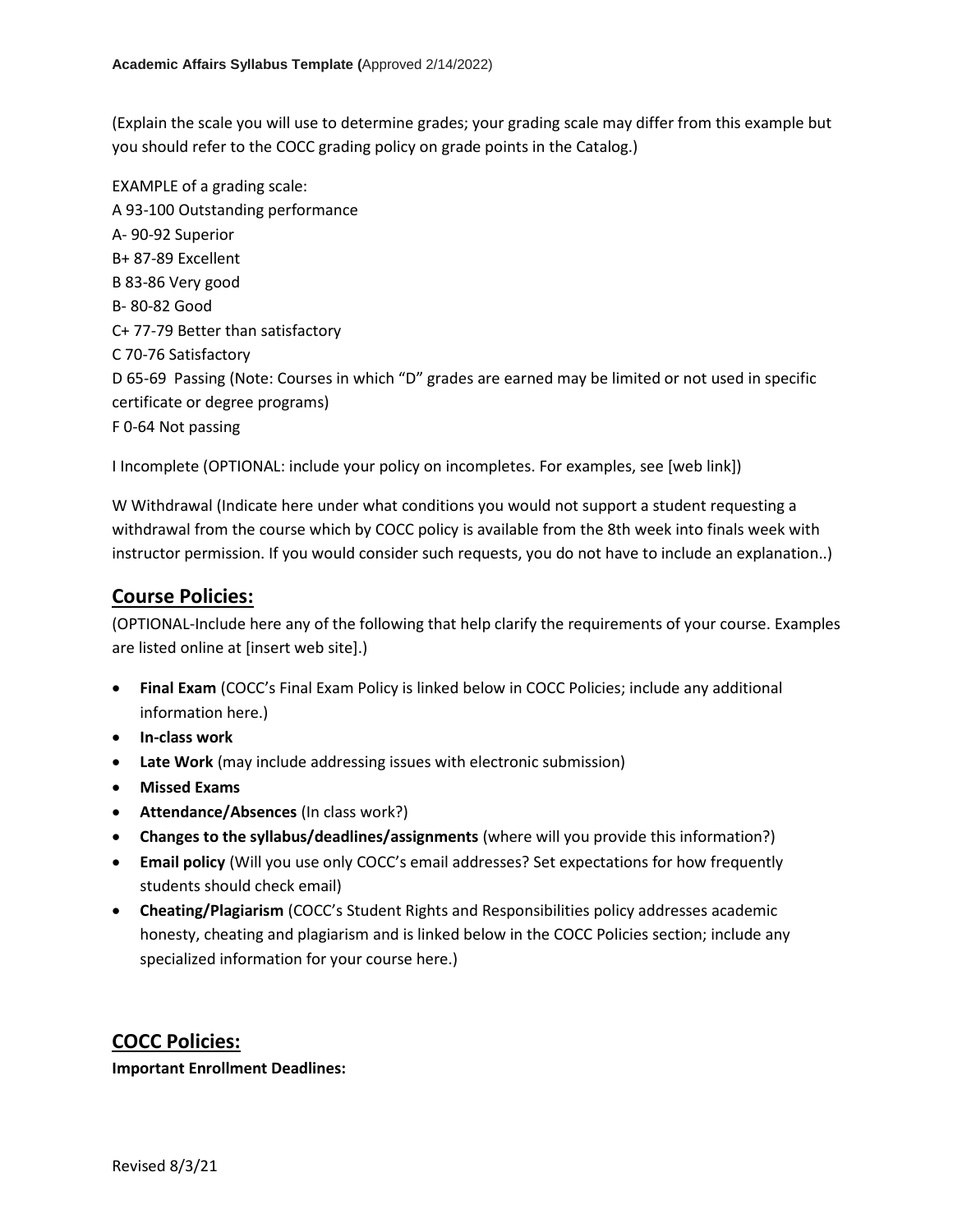The following deadlines apply to full term courses; for part-of-term courses, see the [Academic Calendar](https://www.cocc.edu/departments/admissions/degrees-and-classes/academic-calendar-important-dates-by-term.aspx)  – [Important Dates by Term](https://www.cocc.edu/departments/admissions/degrees-and-classes/academic-calendar-important-dates-by-term.aspx) or insert dates here. **Note that the table below only applies to full term courses and should be removed from syllabi for part-of-term courses.**

| <b>Enrollment Deadline</b> | <b>Deadline information</b>                                                                                                                                                                                                   |
|----------------------------|-------------------------------------------------------------------------------------------------------------------------------------------------------------------------------------------------------------------------------|
| First week of each term    | Mandatory attendance: students not in attendance or absent without                                                                                                                                                            |
|                            | instructor permission are administratively withdrawn                                                                                                                                                                          |
| 5pm, Friday of second week | Last day to drop with full refund.                                                                                                                                                                                            |
|                            | Online through your Bobcat Web Account.                                                                                                                                                                                       |
|                            | Call Enrollment Services at (541) 383-7500 to drop your class.                                                                                                                                                                |
|                            | In person at the Enrollment Services Office at any COCC<br>campus.                                                                                                                                                            |
| 5pm Friday of 7th week     | Last day to drop with no grade on transcript, last day to change to an                                                                                                                                                        |
|                            | audit, instructor approval not required                                                                                                                                                                                       |
|                            | Online through your Bobcat Web Account. There may be<br>$\bullet$<br>financial aid implications. Contact Enrollment Services if you<br>have any questions.                                                                    |
|                            | Call Enrollment Services at (541) 383-7500 to drop your class.<br>$\bullet$<br>In person at the Enrollment Services Office at any COCC<br>$\bullet$<br>campus.                                                                |
| 6pm, Wednesday of last     | Last day to drop, requires instructor approval, shows as "W" on                                                                                                                                                               |
| week of regular classes.   | transcript                                                                                                                                                                                                                    |
|                            | Obtain instructor approval online. After you receive instructor<br>approval online, you must contact the Enrollment Services<br>office at any COCC campus either in person or via phone (541)<br>383-7500 to drop your class. |

#### **Final Exam Policy:**

(Information for faculty about final exams is found on the [teaching fundamentals website.\)](https://intranet.ad.cocc.edu/departments/instruction/teaching-fundamentals/final-exam-policy.aspx)

Information about the final exam schedule, policies for rescheduling final exams, and final exam policies can be found on the [Academic Calendar web site](https://www.cocc.edu/departments/admissions/degrees-and-classes/academic-calendar-important-dates-by-term.aspx)

(https://www.cocc.edu/departments/admissions/degrees-and-classes/academic-calendar-importantdates-by-term.aspx). Please note that rescheduling exams is available in specific circumstances and requires advanced planning.

#### **Class Recording Policy**

Students must consult with the instructor before making any auditory or visual recording of any portion of the class. Recording of class sessions will be allowed only with prior permission and within parameters set by the instructor. Recordings are for personal academic use only. It is a violation of Oregon state law and the Family Education Rights and Privacy Act (FERPA) to share or post any